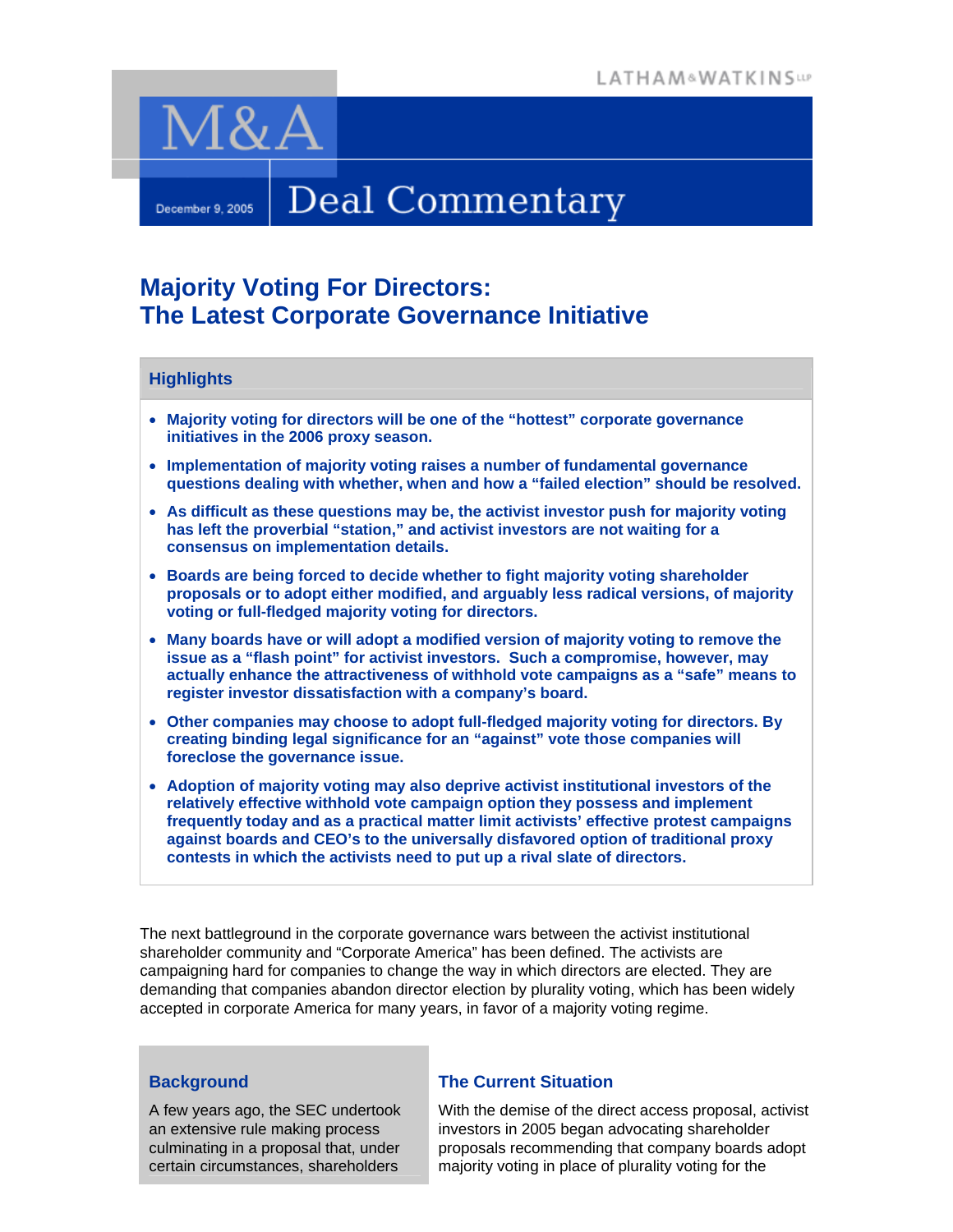owning 5% or more of a company's stock would have the right to use the company's proxy materials to campaign for their own director nominees running in opposition to board nominees. The so-called "direct access" rule proposal was born out of the corporate governance concerns following the celebrated frauds and corporate collapses in Enron, WorldCom, Adelphia and their progeny. Its articulated rationale was to instill "accountability" of directors by allowing shareholders to sponsor alternative candidates for companies that had suffered governance "lapses."

Needless to say, the SEC rule proposal was highly controversial. It was strongly supported by the entire activist investor community and most corporate governance academics and just as strongly opposed by many corporate governance lawyers and bar associations, as well as by numerous companies and business groups, such as the Business Roundtable and the U.S. Chamber of Commerce. The result was a deeply divided Commission which eventually shelved the proposal after several failed attempts to mediate the differences.

During the course of the debate, several commentators (most notably, Professor Joseph Grundfest, a former SEC Commissioner and a Stanford Law Professor, Ira Millstein, one of the best known corporate governance specialists at the private bar, and Norman Vesey, then Chief Justice of the Supreme Court of Delaware) urged majority voting as an alternative and better solution for advancing accountability of directors to shareholders.

election of directors. The "drumbeat" is growing louder for the 2006 proxy season, as illustrated by the following events.

- 55 majority voting shareholder proposals went to a vote during the 2005 proxy season, with an average 43% affirmative vote. This degree of success has created additional momentum for shareholder proposals for majority voting in the 2006 proxy season.(1)
- The Council of Institutional Investors embraced the majority vote initiative and at the end of the 2005 proxy season sent letters to the 1,500 largest U.S. public companies (by market capitalization) requesting that they voluntarily switch to majority voting.
- CalPERS, the largest single institutional investor in the U.S., adopted a multi-pronged plan earlier this year to advocate majority vote election procedures for corporate directors, including sponsoring majority voting proposals and pursuing changes of state laws to implement majority voting.
- Institutional Shareholder Services (ISS), by far the most influential and respected proxy advisory firm in the U.S., has issued a policy statement that it will support majority voting proposals during the 2006 proxy season.(2)
- The ABA committee charged with supervision of the Model Business Act has issued a White Paper on majority voting and solicited comment letters for evaluation.
- Activist shareholders from many different backgrounds are submitting proposals for majority voting for inclusion in companies' 2006 proxy materials. Moreover, many of the proposals are framed as binding by-law amendments installing majority voting, rather than as non-binding requests for board action, as was customary in 2005.(3) Given the overwhelming support of activist investors and ISS, we anticipate that majority voting proposals will attract even higher affirmative votes in 2006.

#### **The Policy Issues**

The policy debate between majority and plurality voting is relatively simple on the conceptual level. Plurality voting has the significant advantage that no matter how shareholder ballots are cast, directors will be elected. Even if a director receives 1% of the votes cast, he or she will be elected assuming there is no opposition candidate. And where there is an opposition candidate, the candidate receiving the most votes wins, without regard to whether those votes constitute a majority of the votes at the meeting. In short, under a plurality voting regime, there cannot be a "failed" election. Moreover, plurality voting is the standard system for political elections and many of our Presidents, Congressmen and other elected officials would not have been elected under a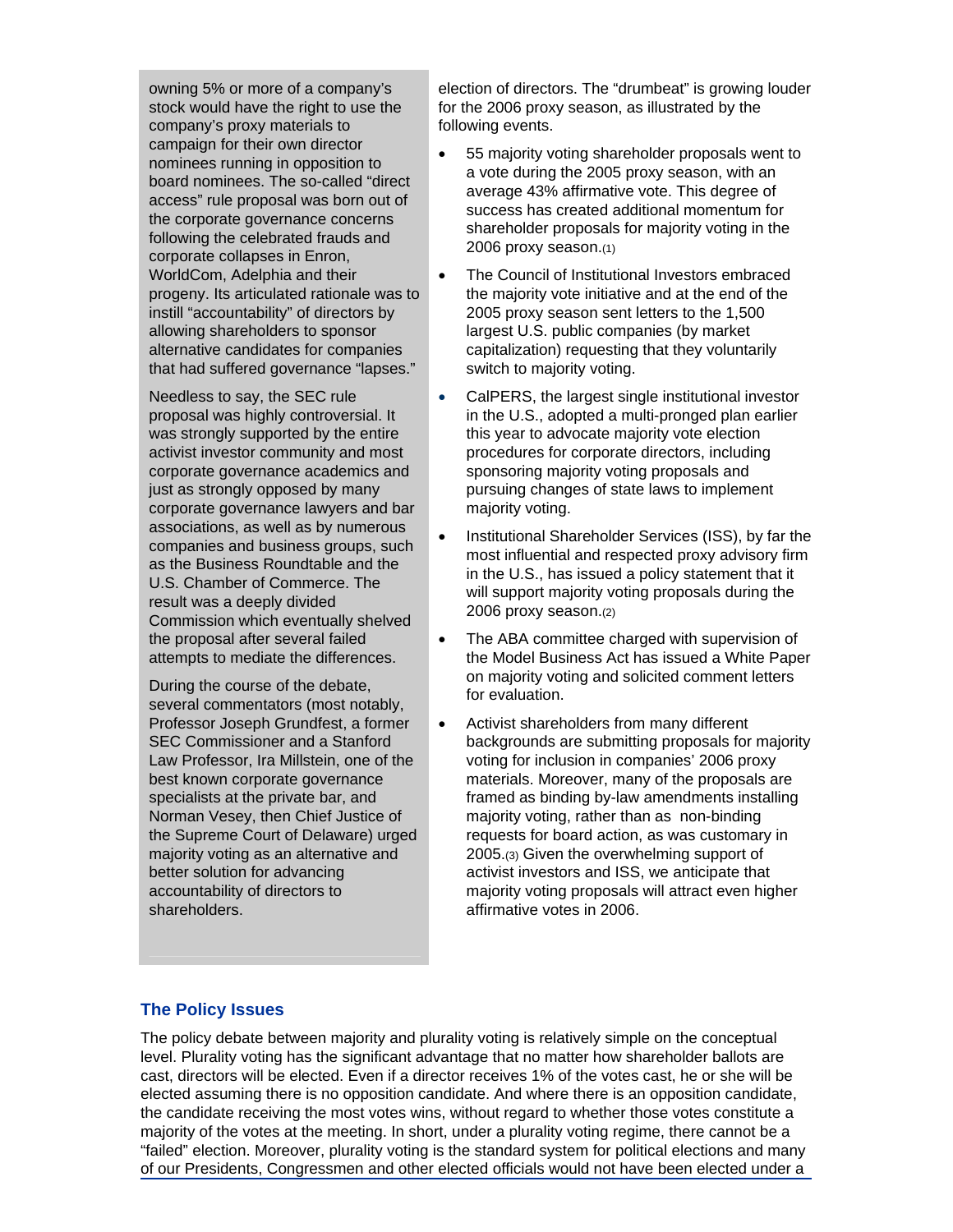majority vote system.

But, the proponents of majority voting argue, plurality voting makes sense only in contested elections. Where only one candidate is running, it takes only a single affirmative vote to elect the candidate. When faced with the rebuttal that shareholders are free to run other candidates if they seek accountability, the activists retort that investors should not be forced to spend what they claim are the huge sums required to wage a full-fledged proxy contest. So, the activist investors reason, only majority voting can bring "true" accountability to the board room.

Whatever the merits of the debate, it's clear today that the activists are winning the battle for the shareholder vote. Companies opposing majority voting on the merits in their proxy materials will not get a meaningful hearing from any of the activists, nor from more traditional institutional investors, nor possibly even from retail holders. Companies just don't have "sound bites" that can effectively compete with the activist mantra of shareholder democracy and director accountability.

#### **Possible Courses Of Company Action**

*The Traditional Company Approach.* Many companies confronting the majority voting movement will be tempted to adopt the same strategy companies have followed historically when confronted with activist shareholder corporate governance campaigns, such as dismantling the poison pill and declassifying the board of directors.

- First, do nothing if you are not the target of a shareholder proposal. After all, there is a practical limit to the number of proposals the activists can mount in any given year and it may be several years, if ever, before you receive a majority voting shareholder proposal.
- If you receive a non-binding majority vote proposal (in contrast to a binding by-law proposal), oppose it, and if it receives a majority vote let the board decide on the merits whether it wishes to retain plurality voting or switch to majority voting or a modified form of majority voting.
- On the other hand, if you receive a proposal to adopt a binding by-law amendment to establish majority voting, try your best to convince the SEC staff that it can properly be excluded under the SEC rules. While precedent suggests this tactic will not succeed in the majority of cases, some number of companies will try it this year and may be successful.(4)
- Include the binding by-law proposal in your proxy and ask your shareholders to reject it, even if the odds are strongly against defeating the proposal.

**Pre-emption with a Lesser "Evil."** A number of companies are taking affirmative action to preempt an actual or possible majority vote proposal by voluntarily adopting what is sometimes called a "modified plurality" system.

- The most common formulation of a modified plurality system is a board policy (although it could also be cast in the form of a by-law amendment) that, while the traditional plurality vote regime governs director elections, nominees must agree in advance that if they do not receive a majority of the votes cast they will submit their resignation to the remainder of the board. The other directors, in turn, are directed to determine whether the nominee(s) not receiving a majority vote should remain as directors (typically within 90 days of the election) or whether their resignation will be accepted.
- Under this policy the board would have the ability to take into account the perceived reasons for a nominee's failure to receive a majority vote and in "appropriate" circumstances disregard the lack of a majority vote by declining to accept the candidate's resignation.(5)
- The modified plurality structure has several characteristics that make it less threatening than a full-fledged majority vote.
- It doesn't necessarily lead to a "failed election" since, at least in theory, it allows the board to separate the "sheep" from the "wolves" and decline a resignation because of factors such as the "merits" of the opponents' reasons for rejecting a nominee or the nominee's historic or potential contributions to board knowledge, balance and expertise.
- It also doesn't create confusion if there is an actual or threatened election contest, which under a majority vote regime would require switching to plurality voting if a contest arises and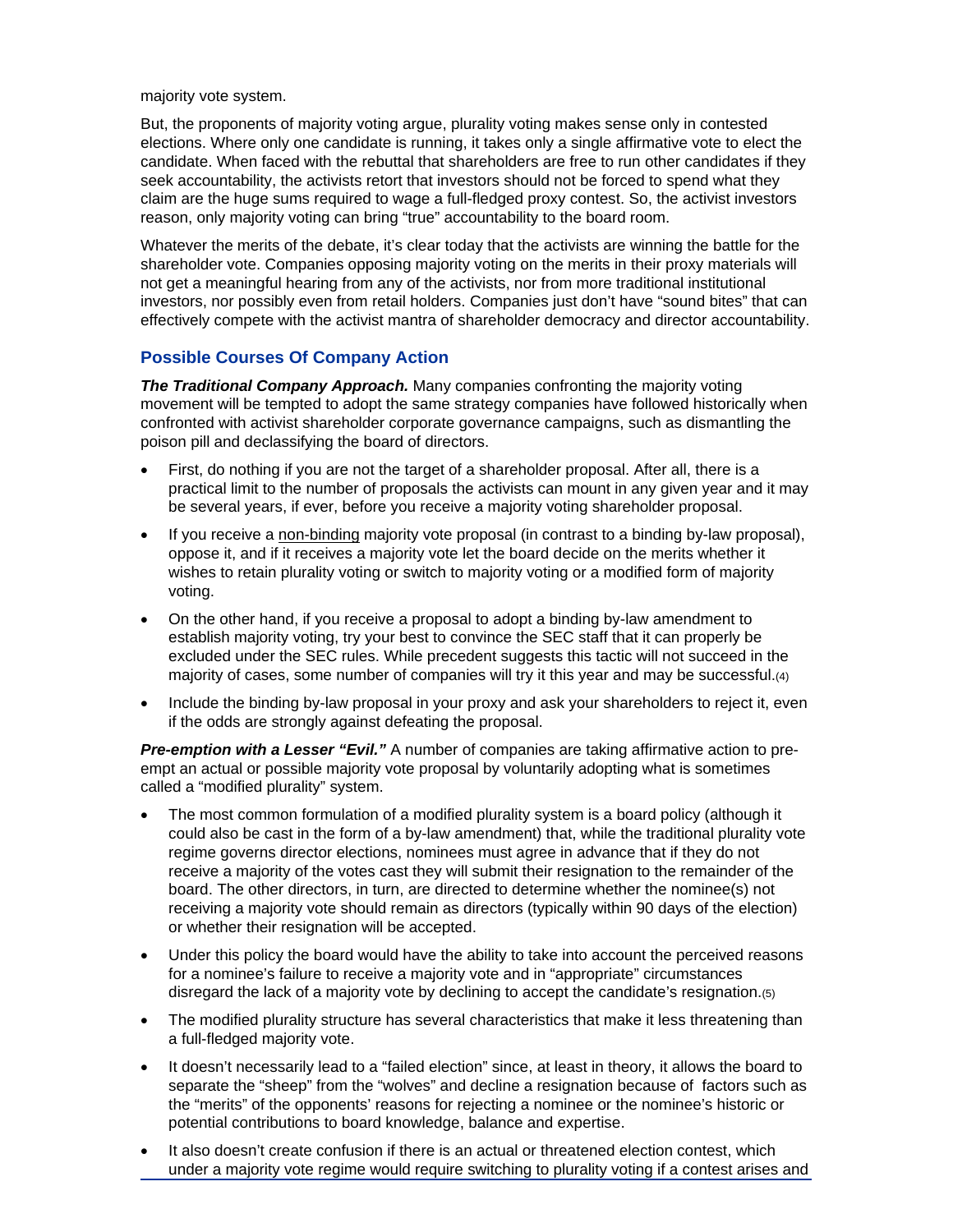back to majority voting if the contest is abandoned.

- These and other similar considerations have led a number of companies to voluntarily embrace a modified plurality system, including Disney, Pfizer, General Electric, Safeway, Office Depot, Circuit City, Automatic Data Processing, US Bancorp and Best Buy.
- An additional benefit of acting voluntarily, particularly in advance of receipt of a shareholder proposal for majority voting, by implementing a modified plurality policy is that it may discourage activist shareholders from submitting a majority voting proposal and allows the company to seize the corporate governance "high ground."

There are, however, a number of potential negative considerations in implementing a modified plurality structure.

- A board will be faced with an exquisitely difficult decision if one of its nominees fails to receive the required majority. No matter how important the nominee is perceived to be to a well functioning board and/or how flimsy the perceived reasons for voting the nominee down, it will be a brave board, indeed, that ignores the failed majority vote and continues the director in office. The situation will be exacerbated if the nominee is the CEO or another member of management or if multiple nominees fail to receive a majority.(6)
- Under a modified plurality voting system, the failure to obtain a majority of votes will not have a direct legal effect. The decision of dealing with a nominee who does not receive a majority vote will be the board's. This lack of direct impact may make it easier for shareholders to cast a withhold vote than would be the case if the vote had direct legal consequences.
- Finally, it is not clear that voluntary adoption of a modified plurality vote policy will foreclose activist investors from launching shareholder proposals for strict majority voting. Under the SEC proxy rules, companies are allowed to exclude shareholder proposals if they have been substantially implemented by the company.(7) However, the parameters of substantial implementation are far from clear. It is not far fetched to worry that the SEC will conclude that the differences between modified plurality and majority voting are sufficiently significant that adoption of the former is not substantial implementation of the latter.(8)

*Adoption of Majority Voting.* The arguable weaknesses of modified plurality voting obviously lead to a third possible response — voluntary adoption of a majority voting regime.

- Adoption of majority voting obviously forecloses any continuing debate by activist investors about the inadequacies of a modified plurality system.
- It likewise ensures the company's ability to exclude shareholder proposals for a majority vote regime borne out of ignorance, stubbornness or quarrels about the details of coping with "failed" elections, such as how the board seat should be filled.
- On the other hand, adoption of majority voting raises squarely the possibility of a failure by one or several directors to get a majority, or in worst case scenarios, the entire slate of directors. Another example in the obvious parade of horribles would be a Chairman and CEO who failed to be re-elected.
- The very fact that an "against" vote in a majority vote scheme has direct legal significance that there is true moral hazard in the vote — may make institutions think long and hard before supporting an "against" vote campaign against a nominee except in the most egregious situations. It is one thing to cast a symbolic vote expressing dissatisfaction with nominees or the board as a whole, it is quite another actually to throw directors or the CEO out of office.
- For example, a withhold campaign based on an audit committee's willingness to approve otherwise permissible non-audit services by the auditor is an interesting but essentially harmless expression of a corporate governance point of view Similarly, a withhold vote campaign against members of the compensation committee because of "excessive" perks, or too generous stock option grants or the like, is essentially a "no harm, no foul" process. The withhold vote process allows institutions (and ISS) to express a view on auditor services, executive compensation and other governance issues in a safe way that does not affect the company's fundamental governance structure. It is much harder (and some close observers of the institutional voting process would say impossible) to see a significant "against" vote where the institutional investors are not merely sending a message, but directly impacting the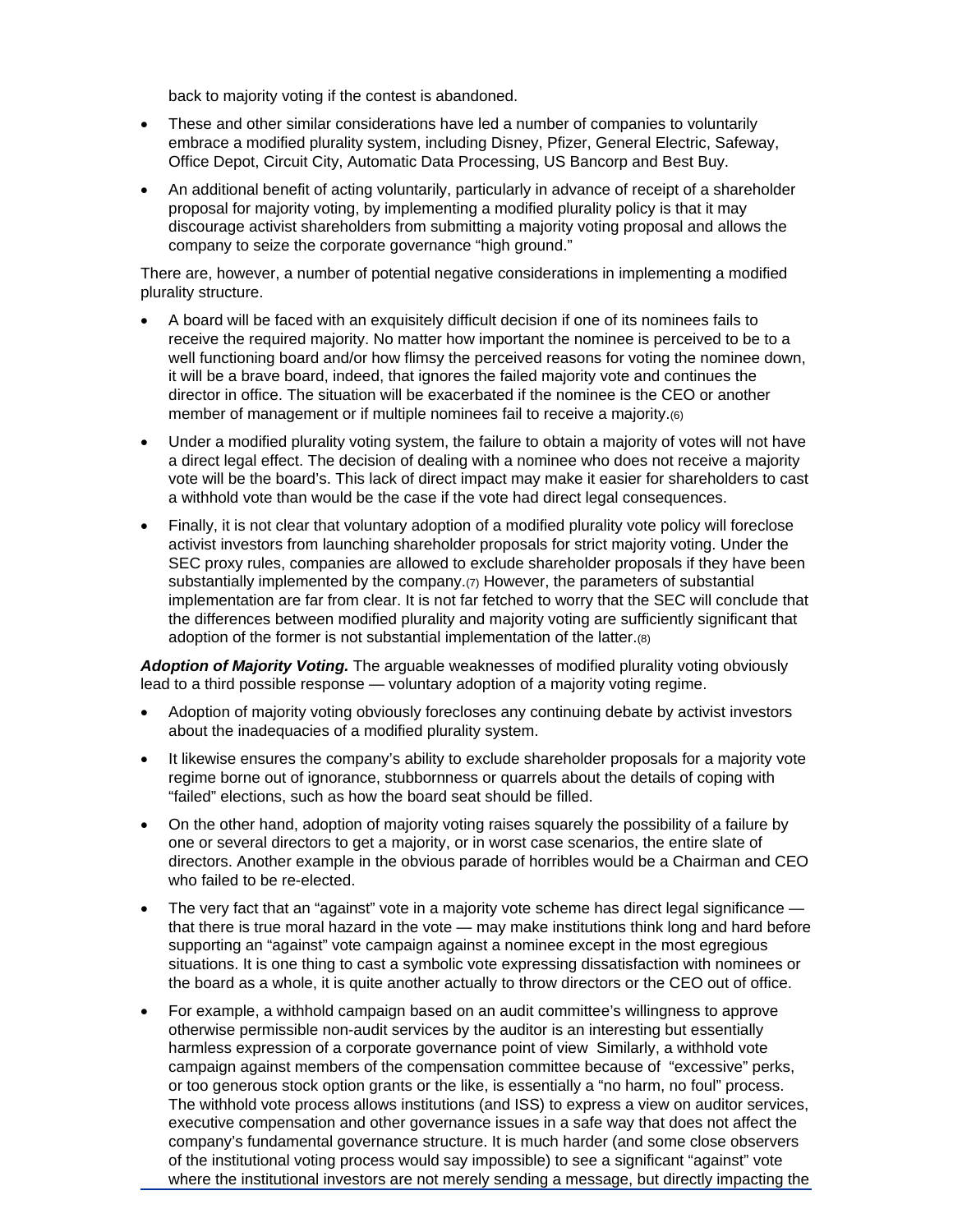board room.

#### **Conclusion**

We do not recommend that companies faced with a majority voting proposal, binding or nonbinding, adopt the traditional approach of trying to defeat the proposal. The odds are too far stacked in favor of the activists, and any victory is likely to be short-lived as the proposal will almost certainly be re-introduced every year until it prevails. Moreover, fighting the proposal will be a negative in the company's "corporate governance rating" and may well lead to a new or re-invigorated withhold vote campaign.

Instead, we recommend that companies faced with a majority voting proposal try to seize the corporate governance "high ground" by either adopting a modified plurality voting policy or a full-fledged majority voting regime.

The situation for companies that have not yet received a majority voting proposal for the 2006 proxy season is somewhat more complicated.

- For companies opting for a modified plurality policy, there is an obvious advantage to acting before a shareholder proposal is received. Not only can the company take credit for embracing "good" corporate governance, but also being pro-active may deter a shareholder proposal and thus fully diffuse the issue.
- On the other hand, there can be no certainty that adoption of a modified plurality standard will avoid a shareholder proposal, and at least some activists have announced they are not satisfied with modified plurality policies. Moreover, it is still uncertain whether the SEC will rule that adoption of a modified plurality policy is substantial implementation allowing a majority vote proposal to be excluded from the company's proxy statement. Additionally, ISS has reserved the right to support a majority voting proposal at companies which have adopted a modified plurality stance for reasons relating to the company's past corporate governance history.
- As a result of considerations such as these, many companies have decided to defer action pending clarification of the issues so that they do not have to address their response to the majority voting campaign until the legal and practical situation becomes clear.
- There is also the other choice: adoption of majority voting in advance of a shareholder proposal. While not without its risks (principally the lack of recourse from a successful against vote campaign), it does have a number of merits, including foreclosing the issue once and for all.

Endnotes:

- (1) *See* Georgeson Shareholder, *2005 Annual Corporate Governance Review* (available at http://www.geoergesonshareholder.com/pdf/2005\_corpgov.pdf), Fig. 8, page 16.
- (2) *See generally* The ISS Institute for Corporate Governance, *ISS U.S. Corporate Governance Policy 2006 updates* at 3 (2005); The ISS Institute for Corporate Governance, *Majority Voting in Director Elections: From the Symbolic to the Democratic* (2005); The ISS 2005 Postseason Report, *Corporate Governance at a Crossroads* at 9-12 (2005) and Letter from Stephen Deane on behalf of ISS to The Honorable E. Norman Veasey, Chair, The Committee on Corporate Laws regarding the *Discussion Paper on Voting by Shareholders for the Election of Directors* produced by the Committee on Corporate Laws of the Section of the Business Law of the American Bar Association, August 15, 2005.
- (3) *Compare* Section 7.28(a) of the Revised Model Business Corporation Act, which requires that companies set forth the voting standard for directors in the charter, *with* Section 2.16(1) of the Delaware General Corporation Law, which provides that the voting standard be set forth either in the by-laws or articles of incorporation. Because most Delaware corporations have dealt with voting standards in the by-laws, the voting standard can be changed through a by-law amendment which is within the powers of shareholders.
- (4) Last season the SEC Staff denied no-action relief in respect of a number of challenges to the inclusion under Rule 14a-8 of non-binding (commonly called "precatory") proposals calling for adoption of majority voting in the election of directors. *See, e.g.,* American International Group Inc., SEC No-Action Letter (March 14, 2005); Delta Air Lines Inc., SEC No-Action Letter (February 22, 2005) and Citigroup Inc., SEC No-Action Letter